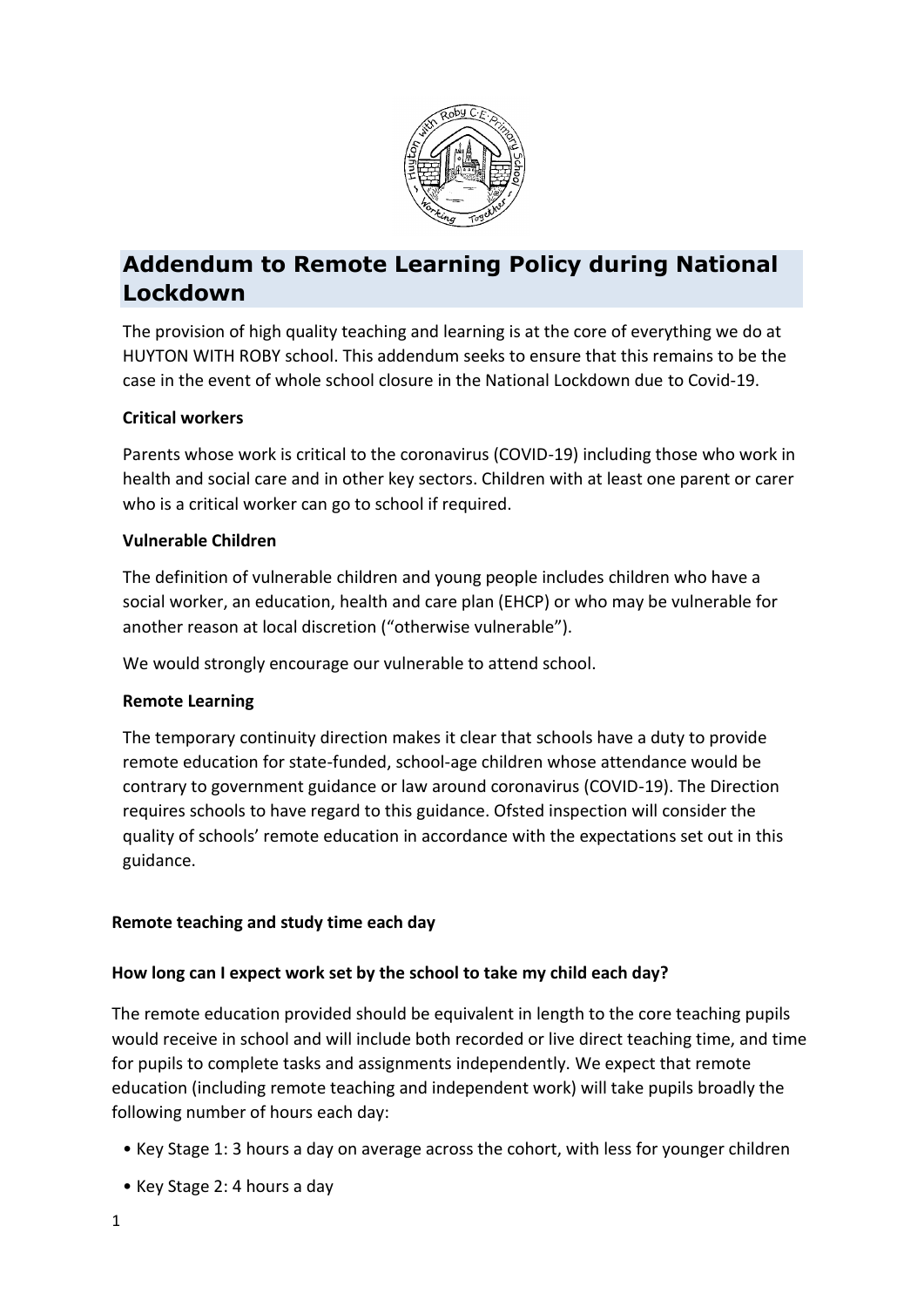## **Accessing remote education**

## **How will my child access any online remote education you are providing?**

We will be using class dojo to communicate with parents and children. Zoom with be the platform for delivering live chat with the children and Google classrooms will be used to upload and set activities. Details will be shared with parents via Class Dojo.

# **If my child does not have digital or online access at home, how will you support them to access remote education?**

We recognise that some pupils may not have suitable online access at home. We take the following approaches to support those pupils to access remote education:

If you do not have access to a device or Wi-Fi that will allow you to access online learning then we will support children with a laptop/dongle, if we have one available if not then a place will be allocated in school or hard copies sent home if preferred. Work can be completed electronically and uploaded to Google Classrooms.

## **How will my child be taught remotely?**

We use a combination of the following approaches to teach pupils remotely:

Some examples of remote teaching approaches:

- live teaching (online lessons) via Zoom
- recorded teaching (e.g. Oak National Academy lessons, BBC education materials, video/audio recordings made by teachers)
- printed paper packs produced by teachers (e.g. workbooks, worksheets)
- textbooks and reading books pupils have at home and access to ebooks from the Library service.
- commercially available websites supporting the teaching of specific subjects or areas, including video clips or sequences
- long-term project work and/or internet research activities

#### **Engagement and feedback**

## **What are your expectations for my child's engagement and the support that we as parents and carers should provide at home?**

- expectations for pupils' engagement with remote education
	- $\circ$  Children who are not in school will be expected to engage daily in remote learning, complete any tasks/work set by the teacher and upload work to Google Classrooms if applicable.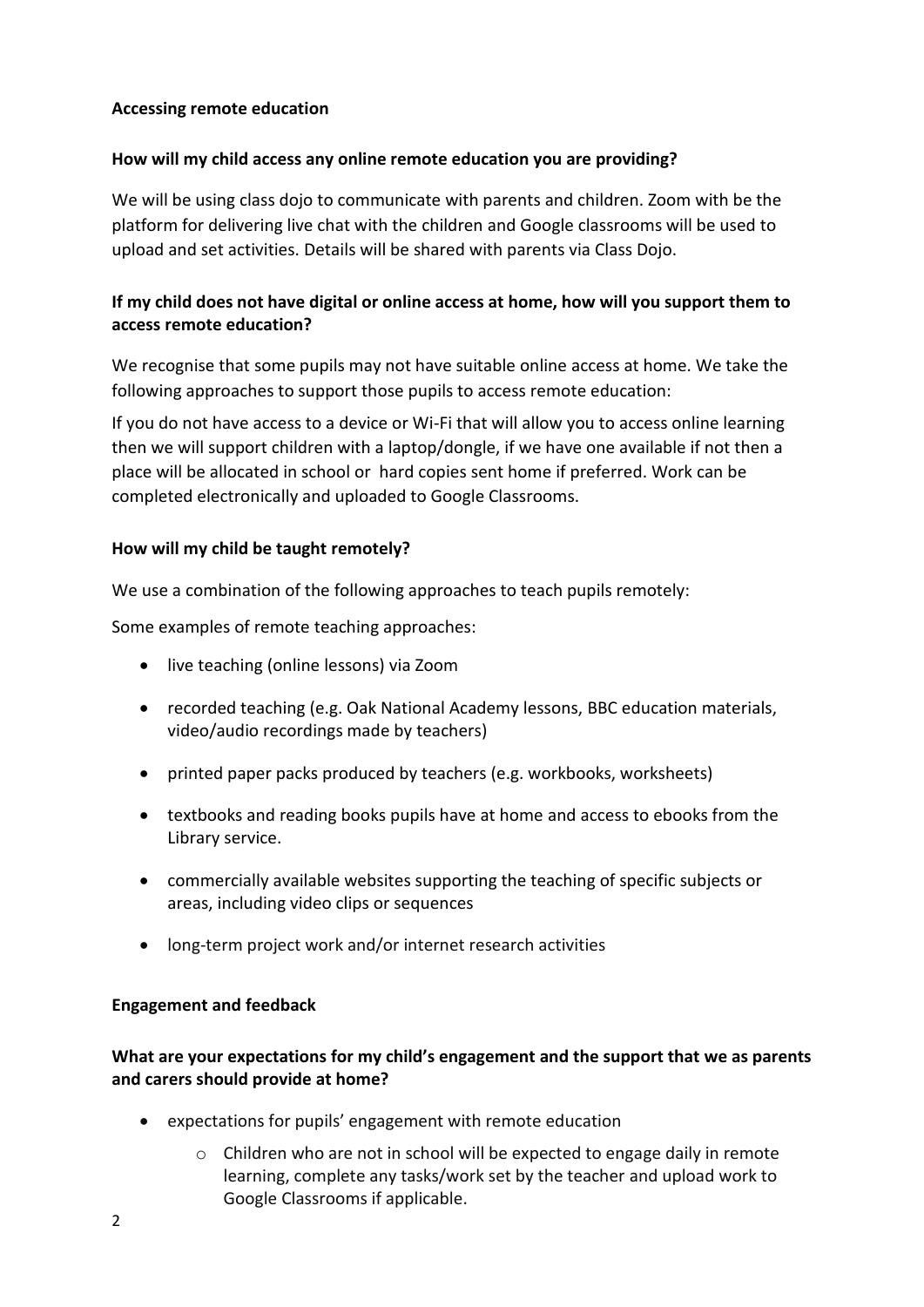- expectations of parental support, for example, setting routines to support your child's education
	- o see code of conduct and expectations.



# **How will you check whether my child is engaging with their work and how will I be informed if there are concerns?**

- how, and how often, you will check pupils' engagement with remote education
	- o Staff will check engagement daily and communicated this through Class Dojo, email and/or a phone call.
- what action you take where engagement is a concern, including how you will inform parents and carers
	- $\circ$  If children are not engaging then this will be treated as an absence by school. Class teachers will monitor non-engagement and communicate this with parents with Designated Safeguarding Lead and Senior Leadership Team.

## **How will you assess my child's work and progress?**

Feedback can take many forms and may not always mean extensive written comments for individual children. For example, whole-class feedback or quizzes marked automatically via digital platforms are also valid and effective methods, amongst many others. Our approach to feeding back on pupil work is as follows

- the methods you will use to assess and feedback on pupils' work
	- o Class teachers will monitor children's work throughout the week and communicate this with children to support them with their ongoing learning.
- how often pupils will receive feedback on their work
	- $\circ$  this will depend on the activity set but staff will monitor work uploaded by the children and respond either individually or by group if it's a common misconception the next day.

## **Additional support for pupils with particular needs**

## **How will you work with me to help my child who needs additional support from adults at home to access remote education?**

We recognise that some pupils, for example some pupils with special educational needs and disabilities (SEND), may not be able to access remote education without support from adults at home. We acknowledge the difficulties this may place on families, and we will work with parents and carers to support those pupils in the following ways: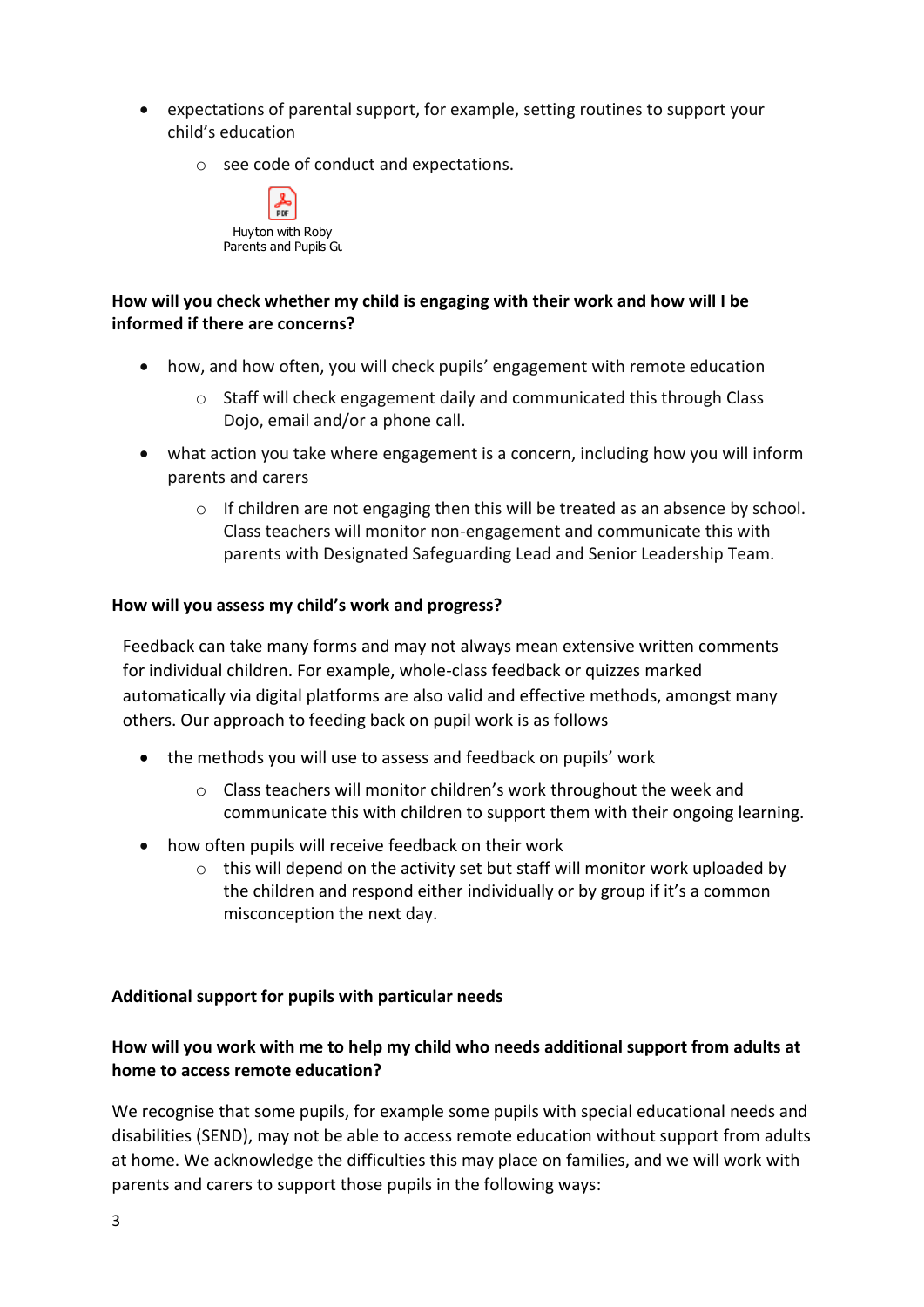- how you work with families to deliver remote education for pupils with SEND
	- o We will encourage our SEND children to attend school if this isn't possible then staff together with the SEND lead, will monitor the provision.
- how will we work with families to deliver remote education for younger pupils, for example those in reception and year 1
	- o Reception and Year 1 teachers are providing remote learning activities for children based on the school's curriculum. This may take the form of play based activities based on the school's curriculum, recorded stories by the class teacher, daily Phonic inputs either by the class teacher or utilising commercially available websites to support the teaching of phonics, including video clips or sequences.
	- o Staff will communicate to parents through Class Dojo.

## **An Example Timetable for KS2 (Class Teachers may share one designed specifically for their class)**

| <b>Remote Timetable KS2</b> |                                                                             |                                                         |  |  |
|-----------------------------|-----------------------------------------------------------------------------|---------------------------------------------------------|--|--|
| <b>Time</b>                 | Lesson                                                                      | <b>Details</b>                                          |  |  |
| 9.00am                      | Teacher to zoom a Maths<br>input for year group<br>children15 to 20 min.    | Allow time for questions and set up<br>independent task |  |  |
| $9.30 - 10.30$ am           | Maths Independent follow<br>up task                                         | Up load work to Class Dojo                              |  |  |
| <b>Break</b>                |                                                                             |                                                         |  |  |
| 11.00am                     | Teacher to zoom an English<br>input for year group<br>children15 to 20 min. | Allow time for questions and set up<br>independent task |  |  |
| $11.30 - 12.30$ pm          | English Independent follow<br>up task                                       | Children to upload work onto Class<br>Dojo by 12.30pm   |  |  |
| Lunchtime                   |                                                                             |                                                         |  |  |
| $1.30 - 1.45$ pm            | E-Reading using Library                                                     |                                                         |  |  |
| 1.45                        | Teacher to set a<br>Science/foundation subject<br>for year group children   | Allow time for questions and set up<br>independent task |  |  |